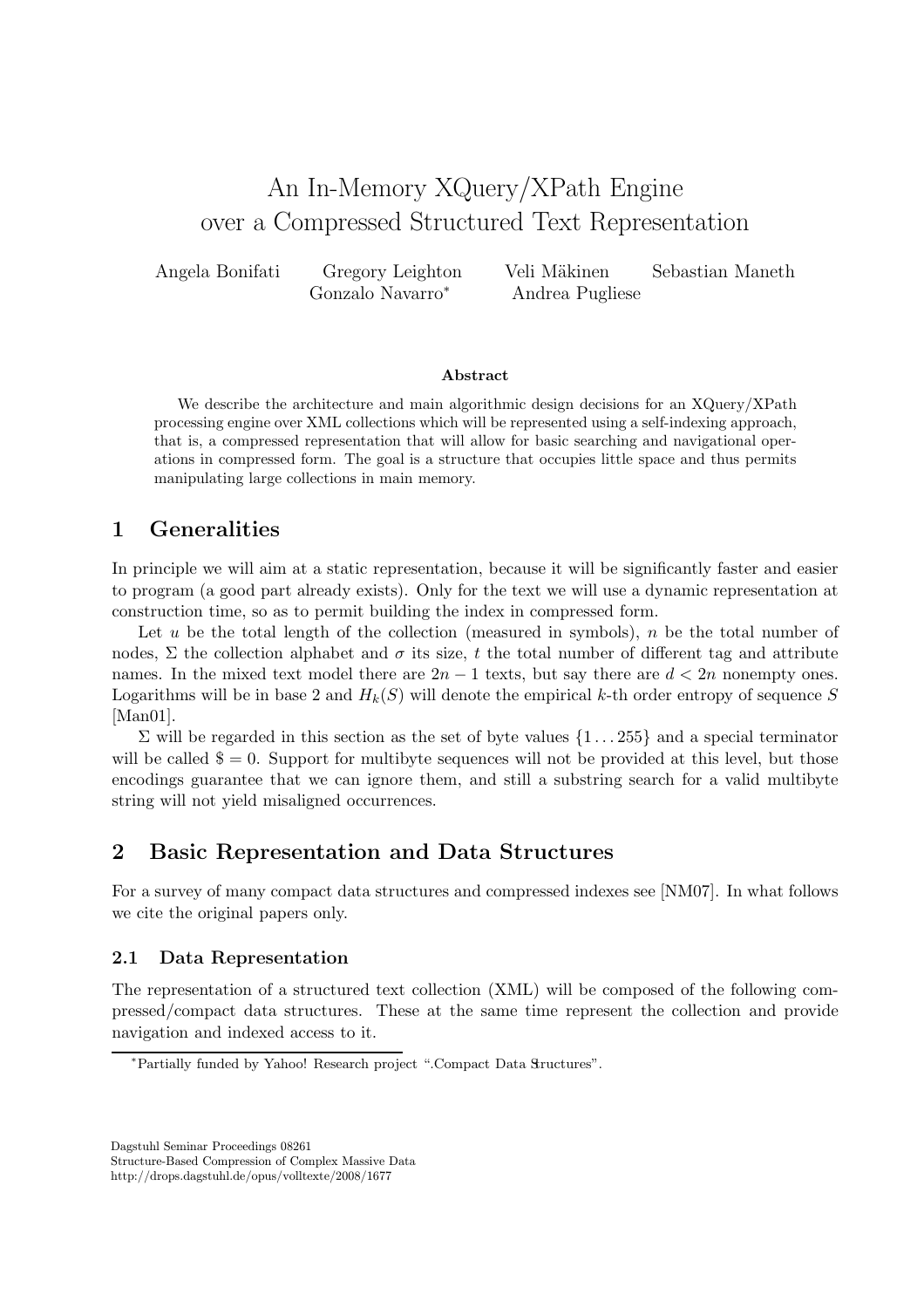- Par: A parentheses representation of the tree structure. In particular we will use the balanced parentheses representation [MR97] (which now has good implementations supporting i-th child query [Sad08]), obtained by traversing the tree in DFS order and writing a "(" whenever we arrive at a node and a ")" when we leave it. A tree node will be identified by its corresponding opening parenthesis in  $Par$ . There will be no support for attribute nodes at this level, so the upper level interface must convert them to normal tree nodes. Overall  $Par$ will need  $2n + o(n)$  bits.
- Tag: A sequence of the tag identifiers of each tree node, including an opening and a closing version of each tag, to mark the beginning and ending point of each node. These tags are numbers in the range [1, 2t]. The sequence is aligned with Par so that the tag of node i is Tag[i]. Tag can be stored using a wavelet tree [GGV03], taking at most  $2n \log(2t) + o(n) \log t$  bits, and even  $2nH_0(Taq) + o(n)$  log t if we use a compressed wavelet tree (e.g. giving it Huffman shape or representing the bitmaps using RRR structure [RRR02]). This would provide rank, select and access operations in  $O(\log t)$  time. We can also use Golynski et al.'s representation [GMR06] to achieve  $2n \log(2t) + n o(\log t)$  bits of space, select in constant time and rank and access in  $O(\log \log t)$  time (which should be closer to constant in practice). We could replace this by two sequences over t symbols, sorted in preorder and in postorder, to convert  $2n \log(2t)$ into  $2n \log t$ , but the extra  $2n$  bits save us from rank/select to map from parentheses to tag sequence positions.
- TagName: A simple table mapping tag names (strings) to tag identifiers, for displaying purposes. Space is proportional to t.
- Text: A collection of at most  $2n-1$  texts (or "documents") of total length at most u. Those correspond to the textual contents at the tree leaves and also between consecutive children of each node (and before/after the first/last child). Their position in the collection (in a left to right read of the XML) will be their document identifier (a number in  $[1, 2n - 1]$ ). The collection will be represented as the wavelet tree of the Burrows-Wheeler Transform (BWT) [BW94] of the set of texts. The texts will be inserted into the collection as independent strings, ending with a terminator \$ (if one tries to move backward from the first symbol, one ends up in the \$ terminator of some other text). The insertion will be so that the terminator of the *i*-th text will appear at  $F[i]$  in the BWT, and thus it would be easy to extract it given a document identifier i. We note that the mapping of tree node  $i$  to the range of document identifiers below it is simply  $[i, i+2\text{·}SubtreeSize(i)-2]$ . The space will be  $uH_k(T)+o(n\log\sigma)$ bits, being  $T$  the collection of all the texts.
- *Doc*: The document number corresponding to the ranks of the \$'s of the BWT. Given a \$ at  $L[i]$ ,  $rank_{\mathcal{S}}(L, i)$  gives the rank, and the mapping gives the document number (note the terminators \$ are not ordered by document number). Needs  $2n \log(2n)$  bits, or  $2n+d \log(2n)$  if we do not index empty texts (in which case a bitmap of length  $2n - 1$  indicating the valid documents is added).

### 2.2 Construction

Construction will operate so that the XML collection can be read in one pass from disk (in DFS order), yet the data structures must fit in memory in compressed form.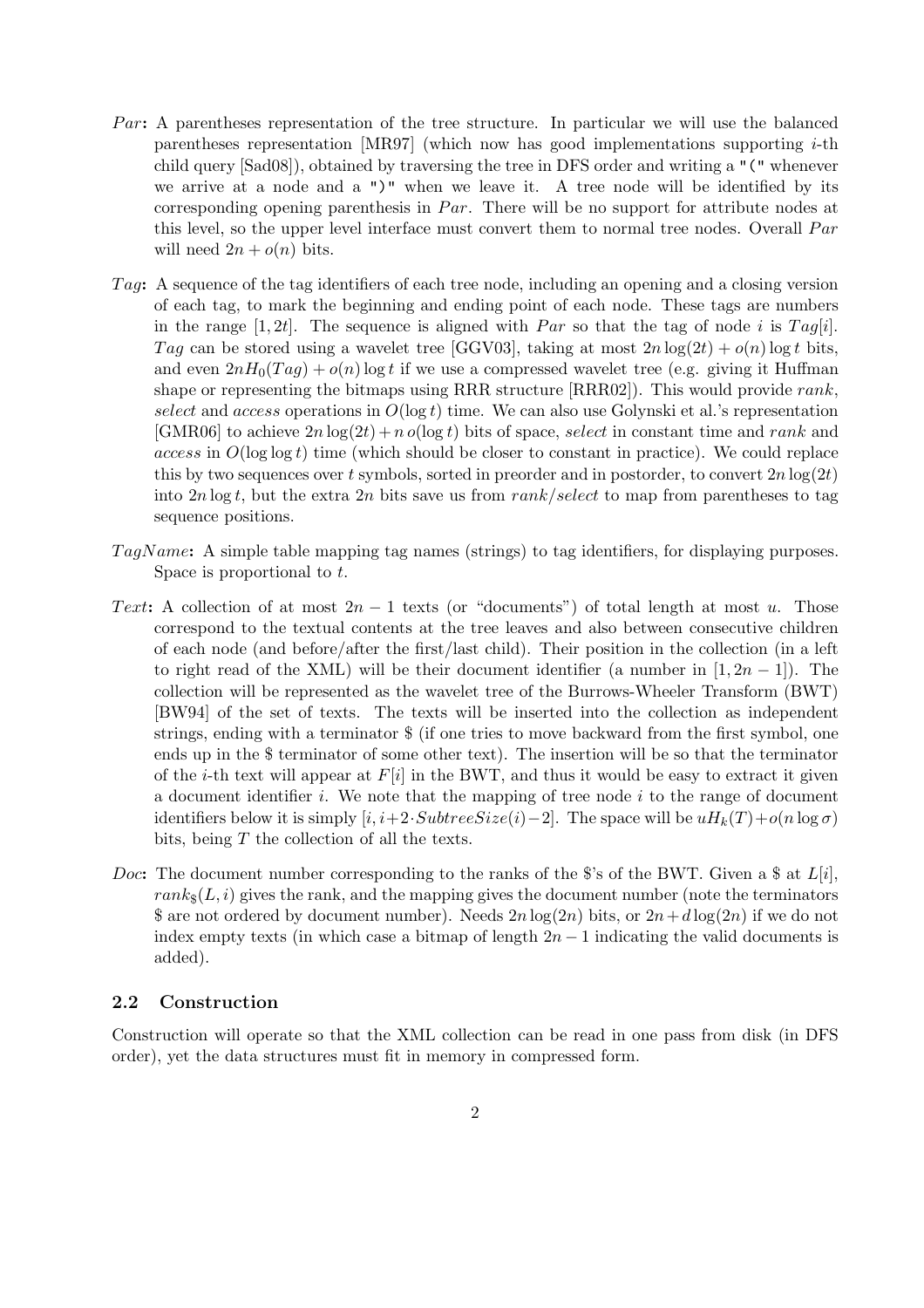The parentheses  $Par$  are built by appending bits as we read tags, in left-to-right, order. Extra parentheses structures can be built on them at the end, or even at loading time if this does not need much extra space.

For Tags, we could first store a sequence of integers (maybe with byte codes as we do not know in the beginning how many different tags are there), and at the end we can build the wavelet tree or Golynski et al.'s structure on it.

Thus as the parser sends events of starting/ending of nodes, one just appends to those sequences. Instead, we should maintain a dynamic (and hopefully compressed) wavelet tree for inserting the consecutive texts that the parser sends. The parser should notify even about the empty texts between consecutive tags. We insert the new text into the collection  $Text$ , right to left, starting by inserting its last symbol at  $bwt(i)$ , where i is the new document number. Should we decide that there are too many empty texts, we add 0/1 to a bitmap marking the nonempty texts (to be later provided with rank operation) and insert only nonempty texts to the collection (and increasing text identifiers only when inserting them).

At the end, the interface sends the tag name table, the structures are made static, and saved to disk (together with the name tables). Sublinear extra structures that can be easily built on the fly  $(rank, findclose, etc.)$  are not saved. The text collection can be discarded at this point, as it is represented by the structures just built.

The Doc mapping can be stored initially as a dynamic sequence supporting insertions, and storing the document identifiers ordered by their positions in  $L$ . If we insert document i and its terminator \$ falls at  $L[p]$ , then we insert i at position  $rank_{\mathcal{S}}(L, p)$  in this sequence.

### 2.3 Loading

The index is saved under a given file name, using different extensions, and is loaded with the same file name. Some sublinear structures are built on the fly upon loading, transparently.

Once loaded in static form, the data structures will be able of supporting various tree navigation and text searching operations.

#### 2.4 Tree Navigation

These are operations to move around the tree and make some queries on it. Recall that the node identifier is the same as a parenthesis position in  $Par$ , although the interface should not need to know that in principle. All these operations are constant time unless otherwise noted (but we mark which are particularly fast). Note that  $taq$  is a tag identifier in the following.

First the navigation queries:

**Root:** Returns the tree root node (in *Par* this is simply 1).

**SubtreeSize**  $(x)$ : Returns the number of nodes (and attributes!) below node x.

**SubtreeTags**  $(x, tag)$ : Returns the number of occurrences of tag within the subtree of x. This involves a symbol rank in Tag, time  $O(\log \log t)$  and usually  $O(1)$ .

**IsLeaf**  $(x)$ : Returns whether x is a leaf. Very fast.

**IsAncestor**  $(x, y)$ : Returns whether x is ancestor of y. Very fast.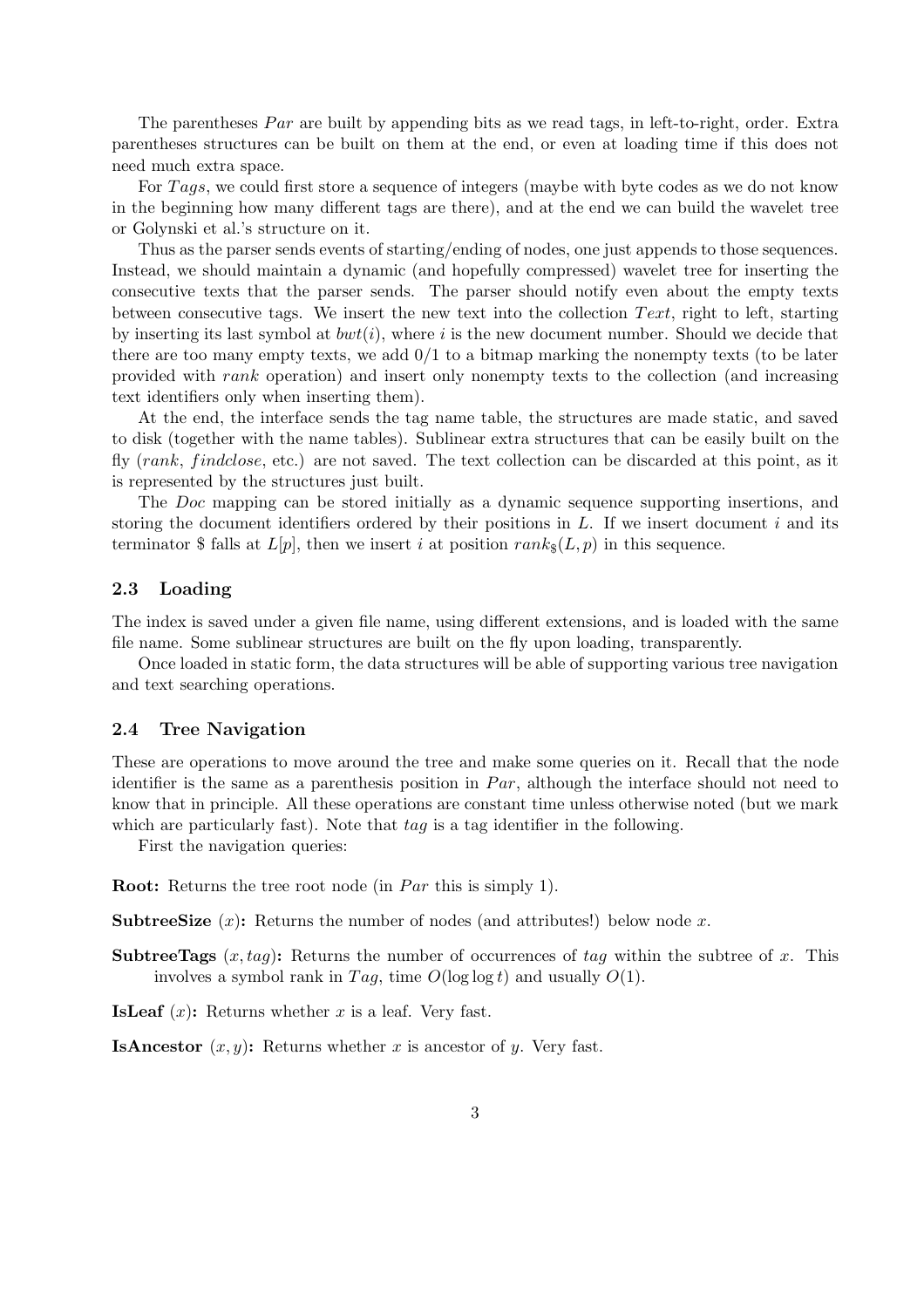**IsChild**  $(x, y)$ : Returns whether x is parent of y. IsAncestor(x, y) and Depth(x) = Depth(y) – 1. **NumChildren**  $(x)$ : Number of children of x.

**ChildNumber**  $(x)$ : Returns *i* if *x* is the *i*-th of its parent.

**Depth** (x): Depth of node x,  $excess(Par, x)$ . A simple binary rank.

- **Preorder** (*x*): Preorder numbering of node *x*. This is just  $rank_{(}(Par, x)$ .
- **Postorder** (*x*): Postorder numbering of node *x*. This is  $rank_0(Par, findclose(Par,x))$ .
- **Tag** (x): Gives the tag identifier of node x, just  $Tag[x]$ . Takes  $O(\log \log t)$  time on Golynski et al.'s representation, usually  $O(1)$ .
- DocIds (x): Gives the range (i.e., a pair of natural numbers) of document identifiers that descend from x.

Now moving operations:

- **Parent**  $(x)$ : Gives the parent of node x. Assumes x has a parent.
- Child  $(x, i)$ : Gives the *i*-th child of *x*, assuming it exists.
- **FirstChild**  $(x)$ : Gives the first child of x, assuming it exists. Very fast.
- **NextSibling**  $(x)$ : Gives the next sibling of x, assuming it exists.
- **PrevSibling**  $(x)$ : Gives the previous sibling of x, assuming it exists.
- **TaggedDesc**  $(x, taq)$ : Gives the first node tagged  $taq$  with larger preorder than x and within the subtree of x (or returns  $-1$  if there is none). Requires rank/select in Tags,  $O(\log \log t)$  time and usually constant.
- **TaggedPrec**  $(x, tag)$ : Gives the last node tagged tag with smaller preorder than x and not an ancestor of  $x$  (or returns  $-1$  if there is none).
- **TaggedFoll**  $(x, taq)$ : Gives the first node tagged tag with larger preorder than x and not in the subtree of x (or returns  $-1$  if there is none).

Note we can in general find fast the next occurrence of any tag after any position, which is important for fast XPath evaluation.

Finally, some book keeping functions:

- **PrevText**  $(x)$ : Gives the document identifier of the text to the left of node x (and returns  $-1$  if x is the root node or if the text is empty/non-existing). For instance, application of PrevText to the node identifier of the b-node in the XML instance  $\langle a \rangle$ text1 $\langle b \rangle$ text2 $\langle b \rangle$ text3 $\langle a \rangle$ returns the document identifier of "text1".
- NextText  $(x)$ : Gives the document identifier of the text to the right of node x (and returns -1 if x is the root node or if the text is empty/non-existing). Application of NextText to the b-node in <a>text1<br/>b>text2</b>text3</a> returns the document identifier of "text3".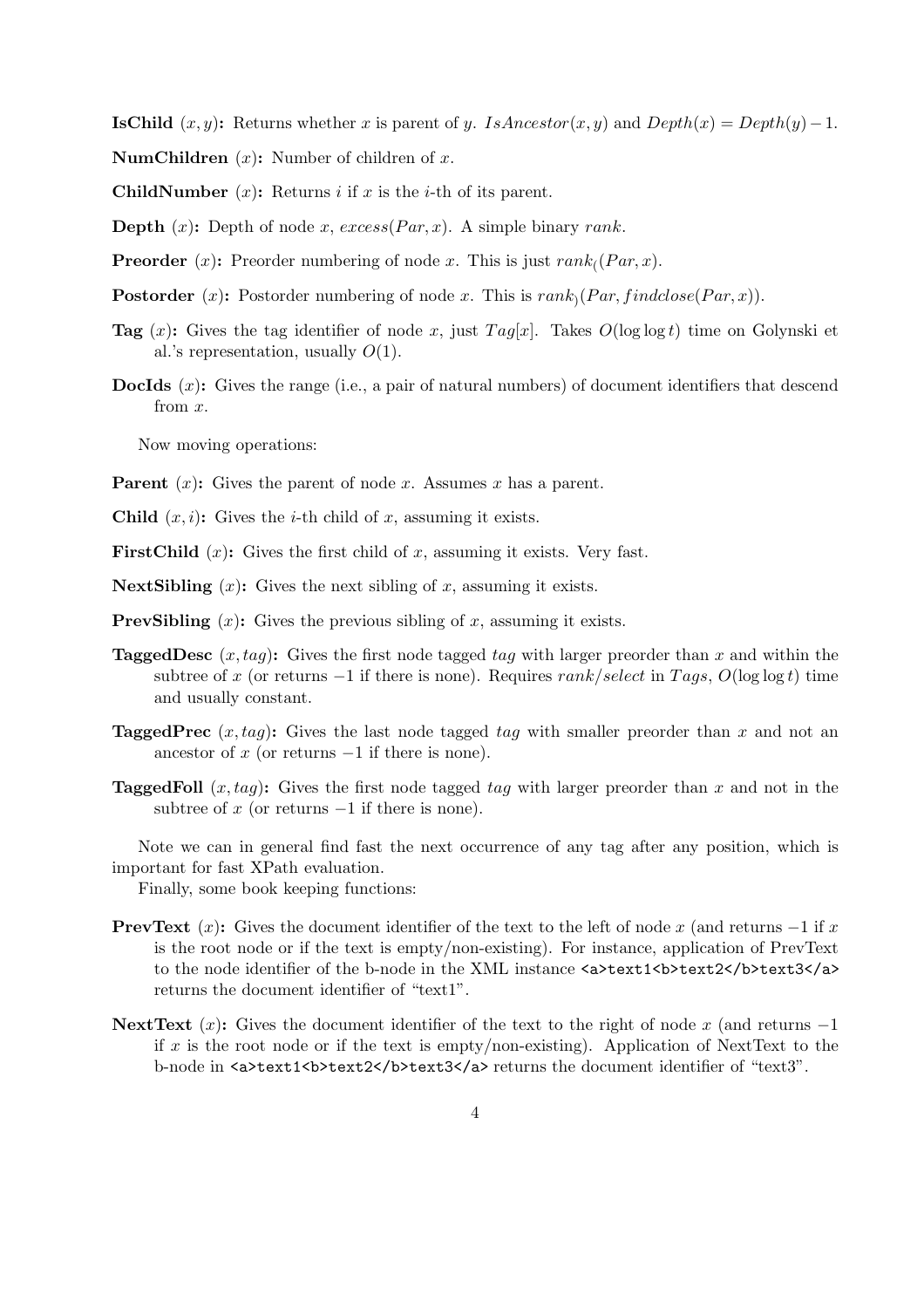- MyText  $(x)$ : Gives the document identifier of the text below the node x (and returns  $-1$  if x is not a leaf node if the text is empty/non-existing). Application of MyText to the b-node in In  $\langle a \rangle$ text1 $\langle b \rangle$ text2 $\langle b \rangle$ text3 $\langle a \rangle$  gives the document identifier of "text2".
- TextXMLId (d): Gives a unique number that is consistent with the preorder of the position of the document d in the tree consisting of all tree nodes and all text nodes. For instance, application of TextXMLId to the document identifier of "text1" in <a>text1<br/>k>text2</b>text3</a></a> gives a number that is larger than NodeXMLId of the a-node, but is smaller than NodeXMLId applied to the b-node; e.g., it could give 2 for "text1" and 4 and 5 for "text2" and "text3", respectively.
- **NodeXMLId**  $(x)$ : Gives a unique number that is consistent with the preorder of node x in the tree consisting of all tree nodes and all text nodes. For instance, application of NodeXMLId to the b-node in <a>text1<br/>b>text2</b>text3</a> gives a number that is larger than TextXMLId of "text1" and is smaller than TextXMLId of "text2"; e.g., it could give 3 to be consistent with the numbers of the example given in TextXMLId.

### 2.5 Text Searching

These are operations to query the text contents. Except for the first, they are supposed to return all the document identifiers that match a string query, in document order. There are four versions of each query: existential (is there a match?), counting (how many matches), document reporting (give document numbers, with an iterator), full reporting (give pairs (*doc*, *pos*) of document numbers and byte offset within the document). The search is done with the backward search technique on the BWT of the collection; the whole structure is called an FM-index [FM05]. This includes a sampling for locating; we will put a sampled each  $l$  text positions (apart from  $Doc$ , which solves the problem for the text limits). At those samples we put the document number and offset, for  $O(u \log(u)/l)$ extra bits. More precisely, we will store a bitmap aligned to the bwt marking the sampled positions, and an array similar do Doc giving document number and offset.

Time is  $O(|s| \log \sigma)$  for the search, plus an extra to report we detail next, plus sorting the results in document order.

- **ParentNode** (d): Gives the parent node of document identifier d. For the rest, it is a matter of going to  $Par[d]$ , and if it is a "(" the answer is d, otherwise it is parent(d). Constant time.
- **Prefix**  $(s)$ : Search for documents prefixed by string s. After the normal backward search (time  $|s| \log \sigma$ , there will be several \$'s in the bwt range. Now we map to *Doc* using rank<sub>\$</sub> and can answer exist/count in  $O(1)$  time, or report each occurrence, in some order (indeed, lexicographic, but not document order), in  $O(1)$  time per occurrence.
- **Suffix**  $(s)$ : Start the search with the \$, and continue with backward search for s. Now have to check one by one in the final range, continuing the LF until reaching a \$ or a position sampled for locating (this is part of a normal FM-index). Cost is  $O(l \log \sigma)$  per answer. For existential and counting query, one can still use the range in  $L$  after the search.
- Equal (s): Start as suffix, then map at the end to the \$'s. Cost is like  $Prefix$ .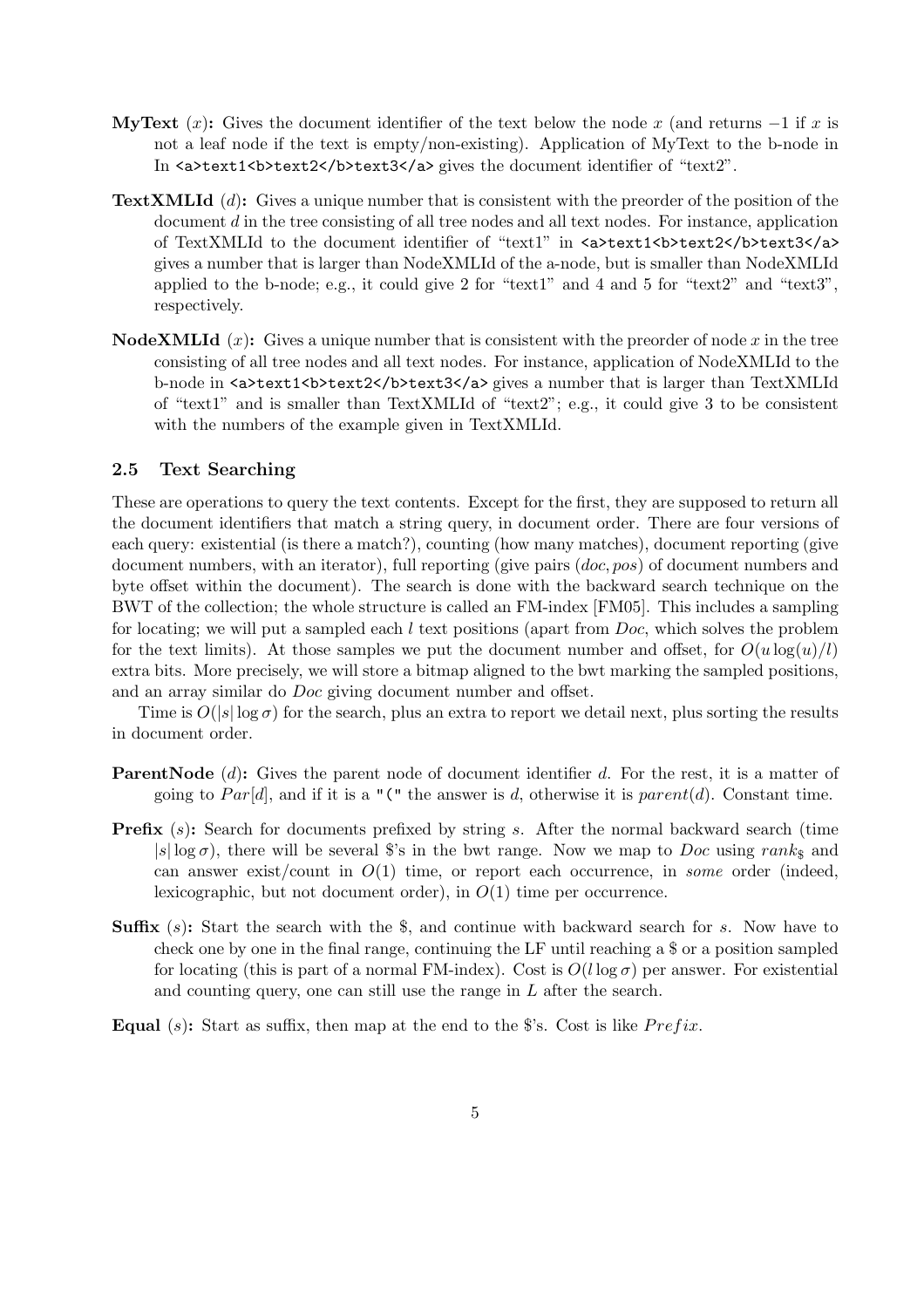- Contains (s): Normal backward search, completed like the suffix. Has the additional problem of, for all but full reporting queries, having to filter out the occurrences that fall within the same document, being the cost proportional to that number of occurrences. Improving this seems to require using much space.
- **LessThan** (s): Similar to a prefix search, but using only the ep of the search, sp is always 1. If at some point there are no occurrence of c within  $[1, ep]$ , have to find those of smaller symbols in the range. This can be done by regarding the wavelet tree of the BWT as a range search data structure.

Note that in case we do not store empty nodes in the bwt, Doc arrays store the original document numbers, and also we store a bitmap telling which documents are nonempty. This is sufficient for all purposes. A more general mechanism is to not index (yet store in the bwt) the contents of some texts (e.g. composed of separators). In this case we need another bitmap aligned to the \$'s of the bwt, telling which are indexed.

### 2.6 Displaying Contents and Other Services

Given a node x, we want to display its text  $(XML)$  content, i.e. return the string. We traverse the structure starting from  $Par[x]$ , retrieving the tag names and the document contents, from the document identifiers. The time is  $O(\log \sigma)$  per text symbol and  $O(\log \log t)$  per tag.

**GetText** (d): Gives a letter by letter iterator through the text with doc id  $d$  (in reverse order).

**GetSubtree**  $(x)$ : Generates the subtree at node x.

### 3 Parsing XML into our Data Structures

In order to support XPath queries, we need to represent XML documents faithfully with respect to the XPath data model. In this data model, an XML document is represented as an unranked, ordered tree, in which each node has one of the following seven types: root, element, attribute, text, comment, processing-instruction, or namespace.

Since our low-level data structures only have two different types of nodes, tagged and text, the type information about non-text nodes is stored by means of special tags not valid in XML documents, to avoid any collision. Consider for instance an element node that has an attribute with name "date" and value "11-11-2007". We store all attributes under a special node labeled <<@>>, which we insert as first child of the element. Each attribute is represented as a two nodes subtree under <<@>>, consisting of an element node which is labeled by the attribute name, and a text node that contains the attribute value. For instance,  $\leq a$  date="11-11-2007" att2="foo"> $\lt b$ /> $\lt c$ / $\lt c$ / $\gt c$ represented by a tree of the following form

```
<a><<@>><date>11-11-2007</date><att2>foo</att2></<@>><b/>><b/><</></a></a><<
```
This encoding is the most suitable for our needs. Indeed, it allows us to skip all the attributes of an element quickly by using the fast primitives FirstChild and NexSibling. Then, it is fairly easy to rewrite XPath queries syntactically: /a/@date becomes /a/<@>/date::text() for instance. This internal encoding can be kept all the way through the query execution and only needs to be handled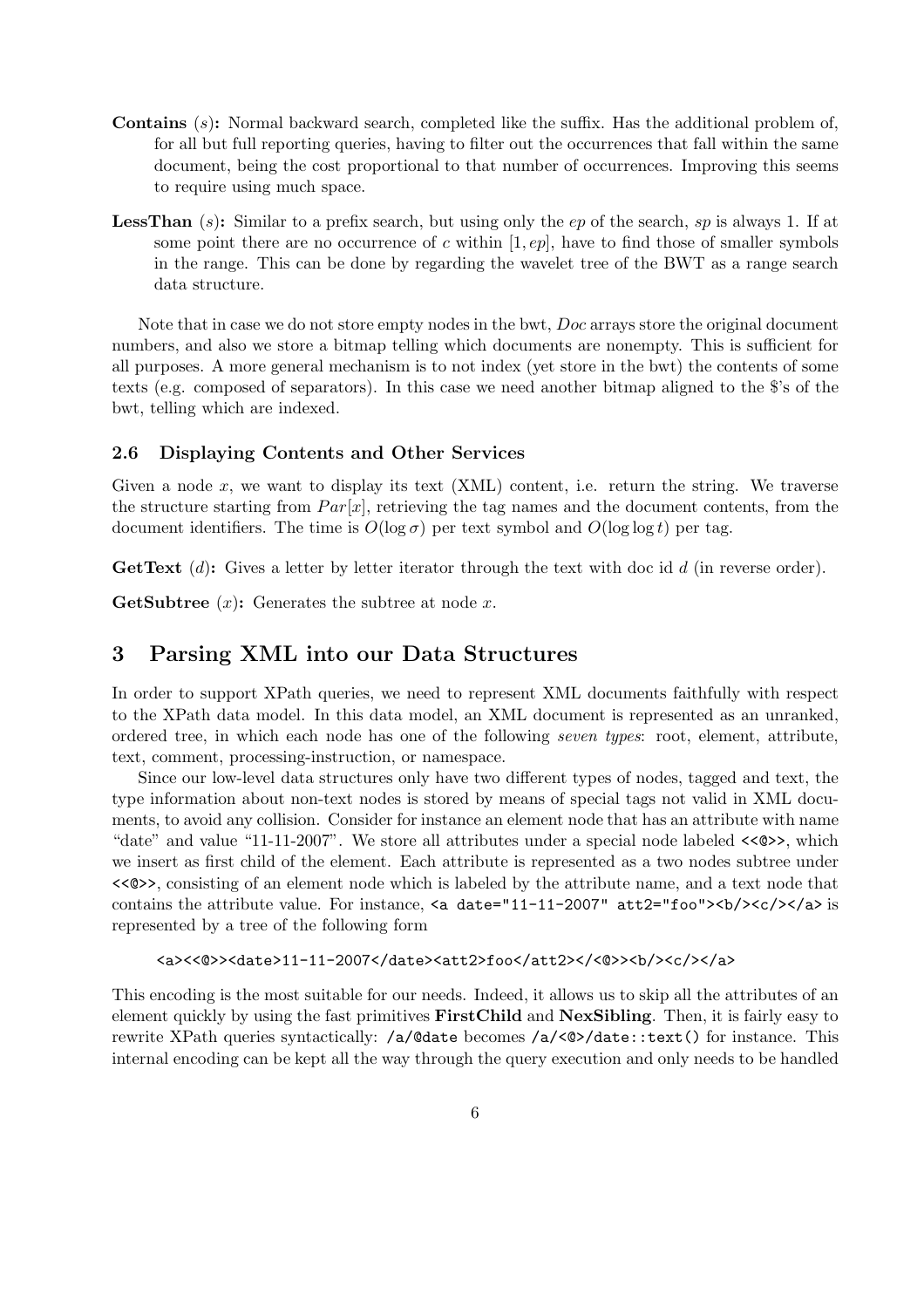when serializing the results. Section 4.2 details how the automaton model can conveniently express tests such as "all nodes but attributes" within a single transition.

An XML document has one unique root node which is the parent of the document element node, and which carries no queriable label information. We can conveniently attach the XML document name to this node, in order to support the representation and querying of multiple XML documents.

A SAX parser is used to process the input XML document. Calls to the storage-level construction interface (cf. Section 2.2) are made in response to events reported by the parser, as follows.

Start Document: Invokes New child(documentName) to construct the root node.

Qu: In Sec. 2.2, the New child operation has the tag id as its input parameter. It seems as though it should instead be the tag name, since the tag name-tag id mapping is stored inside the engine by the TagName table, and it's only the tag names that we otherwise refer to outside the engine.

Answ: This is correct, the TagName table is constructed by the engine. Note, however, that after construction the engine will make the TagName table public; this is needed because the traversal functions need tag id's, not tag names.

End Document: Notifies the interface that parsing has completed, and that structures can be saved to disk.

Qu: It's not clear how the storage engine knows that document parsing has completed. To handle it as described above, we'd need to add another method to the construction interface. But if tree depth is monitored inside the engine somehow, it should be able to automatically figure out when the document root node has been closed without an explicit call from us.

- **Start Element** *(uri, localName, qName, attributes)***:** The element node is constructed with a call to New child( $qName$ ). If uri is a non-empty string, then invoke New child(':' +  $uri)$ . For each attribute entry in *attributes*, New child( $attName$ ) is invoked, followed by New text( $attValue$ ), and Node finished, where  $attName$  and  $attValue$  represent the name and value of the current attribute entry.
- End Element: Invokes Node finished to close off the current element node.
- Characters(string): Invokes New text(string) to insert a text node as a child of the current element node.
- Comment(string): Invokes New child('!' + string) followed by Node finished.
- **Processing Instruction**(target, data): Invokes New child('?' + target), followed by New text(data) and Node finished.

Note that under this strategy, a parent-child relationship exists between each attribute node and its enclosing element node. In the XPath data model, however, this relationship is one-way: the element node is the parent of its attribute nodes, but attributes are not considered to be children of the element node. The same holds for namespace nodes. Such inconsistencies will need to be managed by the XPath evaluator.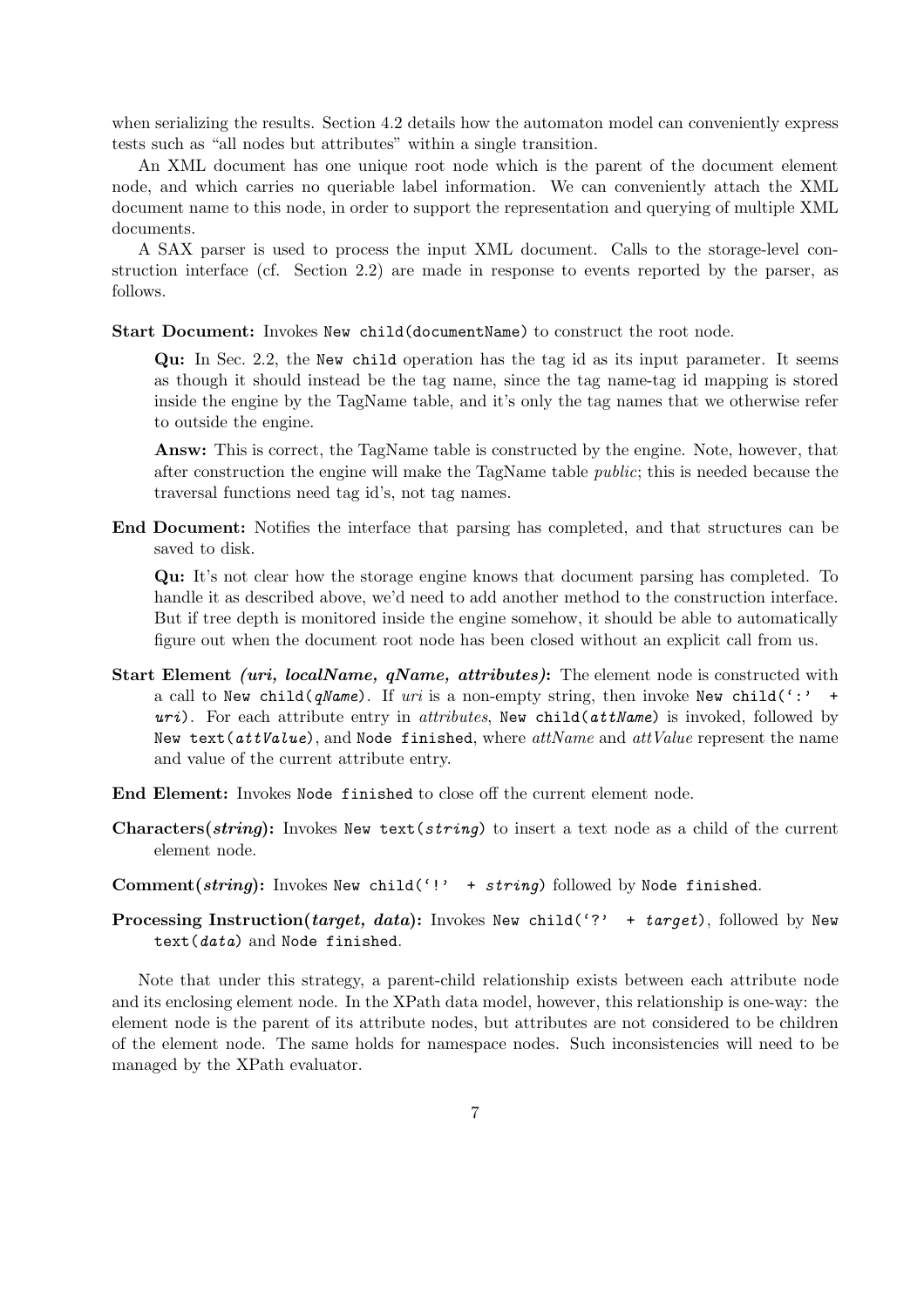Additionally, occurrence counts for each distinct element tag name and attribute name are calculated during the parsing process. Such statistics are later used to perform XPath query optimization.

Qu: These calculations could either be done inside the storage engine, based on the number of calls to New child for each tag/attribute name, or we could do so ourselves outside the storage engine.

## 4 XPath Queries

The aim is to support a practical subset of XPath, while being able to guarantee efficient evaluation based on the data structures described before. Since all tree navigation and text searching operations are supported within  $O(\log n)$  time, we wish to support a subset of XPath which can be evaluated in  $O(|Q| \log n)$  too, per result node being reported; by default, results are returned as iterators over node identifiers (in document order). Here  $|Q|$  denotes the size of the query  $Q$ , that is, the number of nodes in  $Q$ 's parse tree.

As a first shot we will support the "Core XPath" subset [GKP05] of XPath 1.0. It supports all 12 navigational axes, all node tests, and filters with navigational predicates and Boolean operations (and, or, not). A node test (nonterminal NodeTest below) is either the wildcard ('\*'), a tagname, or a nodetype test, i.e., one of comment(), text(), processing-instruction(), or node(). Here is an EBNF for Core XPath.

> Core ::= LocationPath | '/' LocationPath LocationPath ::= LocationStep  $(')'$  LocationStep)\* LocationStep ::= Axis '::' NodeTest | Axis '::' NodeTest '[' Pred ']' Pred ::= Pred 'and' Pred | Pred 'or' Pred | 'not' '(' Pred ')' | Core | '(' Pred ')'

A data value is the value of an attribute or the content of a text node. Here, all data values are considered as strings. If an XPath expression selects data values, i.e., its final axis is either the attribute- or the text-axis, then we call it a *value expression*. Our XPath fragment ("Core+"), consists of Core XPath plus the following data value comparisons which may appear inside filters (that is, may be generated by the nonterminal Pred of above). Let  $w$  be a string and  $p$  a value expression.

 $p = w$  (equality): tests if a string specified by p is equal to the string w.

contains  $(w, p)$ : tests if the string w is contained in a string specified by p.

starts-with  $(p, w)$ : tests if the string w is a prefix of the string specified by p

### 4.1 Top-Down and Bottom-Up Evaluations

The standard idea of top-down evaluation is to go through the expression parse tree and to compute for each path step the (intermediate) set of selected nodes, starting from the set obtained by the previous step. We rely on an efficient representation of sets of nodes. For instance, consider the query  $\frac{1}{a}/b$  which selects all b-descendants of a-nodes. Our evaluator generates the call TaggedDesc(Root, $t_a$ ), where  $t_a$  is the tag identifier of a. According to Section 2.4, this takes time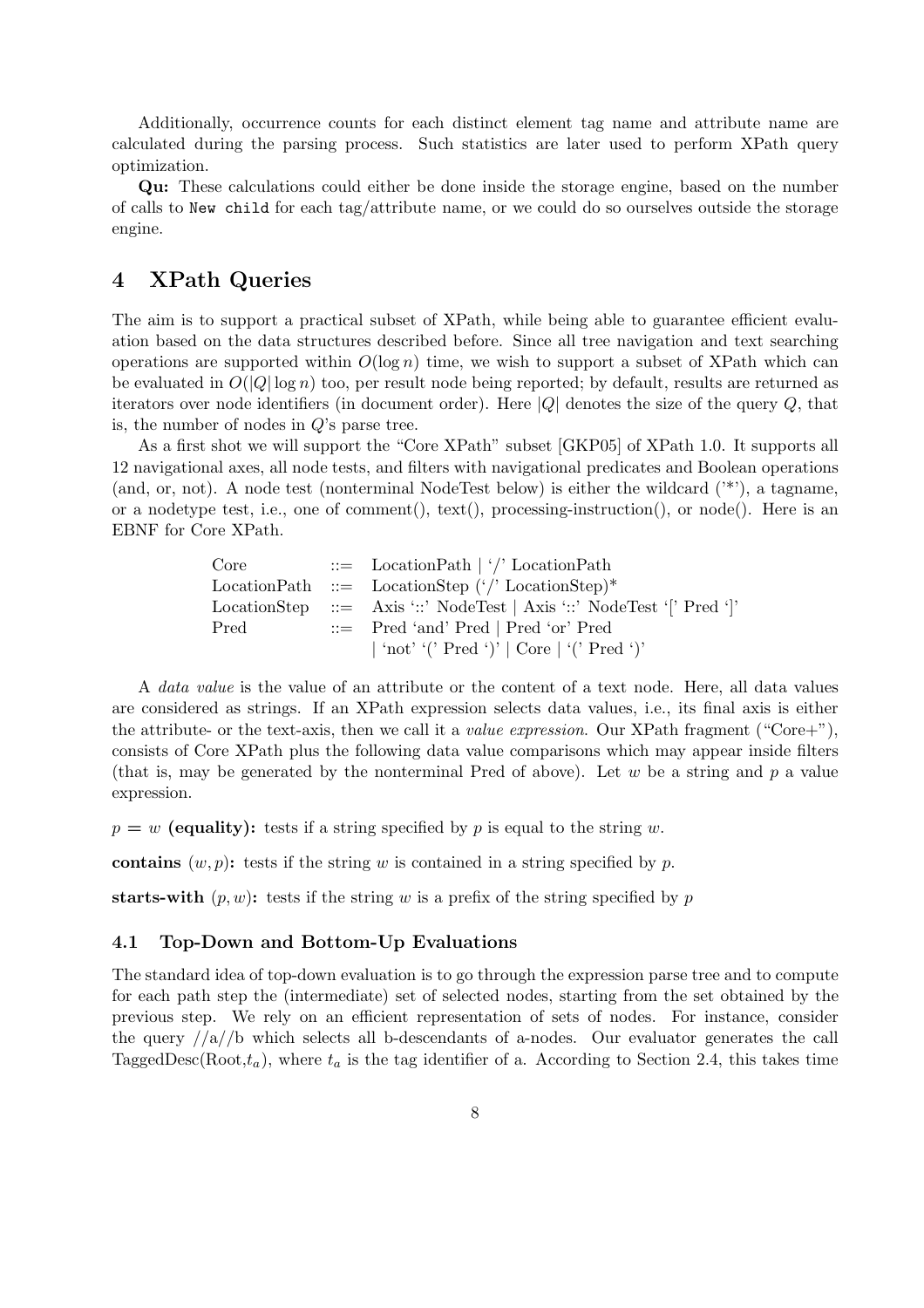$O(\log \log t)$ . Note that the resulting iterator describes a set of nodes of size at most n. Next, we iterate through these nodes u and concatenate  $\text{TaggedDesc}(u, t_b)$  to the result iterator. This takes  $O(n \log \log t)$  (usually  $O(n)$  in practice) time. Altogether we obtain an algorithm which runs in time  $O(|Q|n \log \log t)$ . This is slower than (but in practice similar to) the standard core XPath algorithm by Gottlob, Koch, and Pichler, which runs in time  $O(|Q|n)$  and is based on intersection of nodes sets for each path step in the query. On a real machine, our algorithm might still perform better though, because of cache behaviour and the small space required for our data structures.

The idea of bottom-up evaluation is to select certain leaves of the XML tree and then proceed upwards towards the root node while checking further constraints of the query. In common implementations of XPath, this method is rarely used, because it requires direct access to the leaf nodes. In our setting, we do have direct access to leaf text nodes: consider the query  $//text() starts$ with(.,"b")] which selects all text nodes that start with a "b". In top-down evaluation, we traverse through all nodes of the tree, and once we encounter a text-node check whether it starts with a "b". Thus,  $O(n)$  time is needed, even if the number m of result nodes is small. If we use bottom-up evaluation, then we use **Prefix**("b") and obtain in  $O(1)$  time the first result and in  $O(m)$  all the m result nodes. Similarly, for a query such as  $Qtop = \langle a/b|$  starts-with $(\text{text}()$ , "blah")] we iterate through text nodes that start with "blah", and for each one check whether its parent node is labeled "b" and the parent of that is labeled "a" (and is the document element). This takes time  $O(m')$ , where  $m'$  is the number of text nodes that start with "blah".

Which of the two is more efficient, top-down or bottom-up evaluation? This depends on the actual numbers of selected nodes. Consider Qtop. If the number  $n$  of nodes is very large, but the number  $\alpha$  of children of the document element "a" is small, and the number  $\beta$  of text-children of /a/b-nodes is small too, then top-down evaluation of Qtop will be faster than bottom-up evaluation (because it runs in  $O(\alpha + \beta)$  time, versus  $O(m')$  required for bottom-up). In general, we propose the following thumb rules: 1) if the query consists of a top-down path of the form  $\frac{a}{b}$ ... without any  $//$ , then we propose to do top-down evaluation. Otherwise, i.e., if it contains  $//$ -axes, then we propose bottom-up evaluation. 2) Finer grained decisions can be obtained by taking selectivities into account. For instance, we can pay  $O(|"blah" | \log \sigma)$  to determine the number of text-nodes that start with "blah". If this number is small, then we would still prefer bottom-up evaluation over topdown, even if only /-axes are in the query (thus overriding the first thumb rule). Thus, in general, we will pay about the minimum of the times needed for top-down and bottom-up evaluation. In general, bottom-up versus top-down decisions can be done dynamically, during evaluation.

Note that everything said above concerning how to search text nodes, also applies to the search of attribute values, because they are stored in the same way as text nodes.

Qu: is it possible to apply TaggedDesc to a set of nodes of size m in time  $O(\log m \log t \log n)$ ?

#### 4.2 Tree Automata Representation

One important factor which must be taken into account when considering top-down versus bottomup evaluation is the size of transient data-structures. To achieve both runtime and memory efficiency, we tailor the classical definition of tree automaton [CDG+07] to our needs. Let us consider an XPath query Q. Then a tree automaton is a tuple  $(\Sigma, \mathcal{Q}, \mathcal{I}, \mathcal{A}ny, q_m, \Delta)$ , where :

- $\Sigma$  is the set of symbols
- $\mathcal{Q}$  is the set of states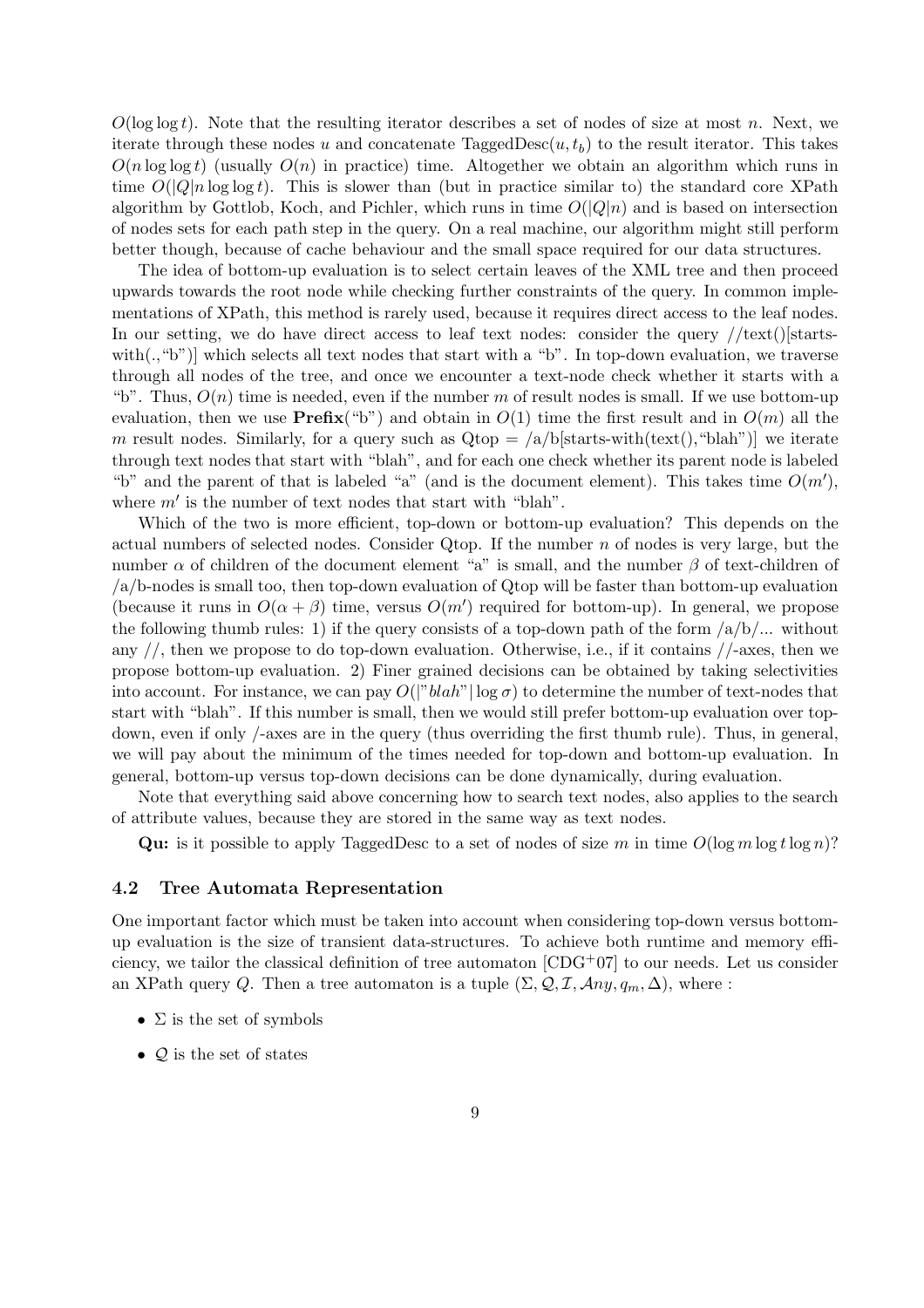- $\mathcal{I} \subseteq \mathcal{Q}$  is the set of initial states
- $Any \subseteq Q$  is a set of *ignore* states
- $q_m \in \mathcal{A}ny$  is a special marking state
- $\Delta: \mathcal{Q} \times 2^{\Sigma} \to 2^{\mathcal{Q}} \times 2^{\mathcal{Q}}$  is the transition function.

Σ,  $Q$  and  $I$  correspond to the classical definition of a tree automaton. Of course, neither  $Q$  nor  $\Sigma$  need to be stored in the data structure, since they are "universal" sets, in the sense that every state ever created for the purpose of query evaluation will belong to Q and every tag belongs to Σ. *I* however is needed for both top-down and bottom-up runs. Any, the set of ignore states is kept for optimization purposes. Indeed, in the classical definition of automaton, only leaf states are final ones. For instance, the top down automaton, which checks whether the root node is an "a" tag would first take a successful transition labeled "a" from some initial state  $q_0$  to a pair of states  $(q_1, q_1)$ . It then needs to reach the leaves of the subtree to be in a final state, hence it must have "dummy" transitions  $q_1 \times \{t\} \to (\{q_1\}, \{q_1\})$  for all  $t \in \Sigma$ , and where  $q_1$  is a final state, the recognition stopping once the automaton reaches the leaves of the tree. Such "complete" automata are needed in theory to perform operations like determinization (for the bottom-up case), minimization, complementation, and so on. However, from our point of view, this dummy tree traversal is not needed, hence the special semantics given to ignore states: if the automaton is in an ignore state, then it accepts any input tree without checking it. One of these ignore states, the marking state  $q_m$  has a special role. If the automaton takes a transition for which one of the destination states is  $q_m$ , then the current subtree is pushed into the result set of the query.

Lastly, the transition function is a bit more involved than in a the classical model. Note that it is an intrinsic feature of XML, that the set of potential element tags that appear in a document is infinite and not known a priori; this is in contrast to conventional string automata implementations (e.g., in grep) where only legal characters need to be considered. Indeed, instead of being labeled by tags, they are labeled by a possibly infinite set of tags, meaning that the transition is taken if the input tag is in this set. However, this set of tags is also co-finite, meaning that it can be represented in a finite way. Indeed, either the set is finite in which case it is only a collection of tags or it is infinite but co-finite, in which case we store its complement (this idea is commonly used for set representations, see e.g., the CDuce code at http://www.cduce.org/) For instance the following XPath tests are represented as such:

- $\{a^{\prime}, a^{\prime}\} = \{a^{\prime}, a^{\prime}\}$ , the set matching only  $\langle a \rangle$
- node() =  $\overline{\{\langle \mathcal{Q} \rangle\}}$ , the set matching any node
- $\bullet \ast = \overline{\{\langle \text{ } \infty, \langle \text{ } \text{ } \rangle\}}$ , the set matching any XML elements but not text nor attributes

The interest of this extension is twofolds. It allows us to merge transitions easily either in the case of disjunction or conjunction. For instance consider : child::\*/self::a such a path is equivalent to child::a. The automaton gives us this simplification for free since at construction time, the transition created is labeled :  $\{\langle \otimes \rangle, \langle \oint \rangle \cap \{a\} \}$  which is simply  $\{a\}$ .

Let us now briefly discuss how to make top-down and bottom-up recognition efficient. First off, the automaton we build is non-deterministic. Of course, determinizing it before running the query would not be a good idea, because this is potentially exponential in the size of the query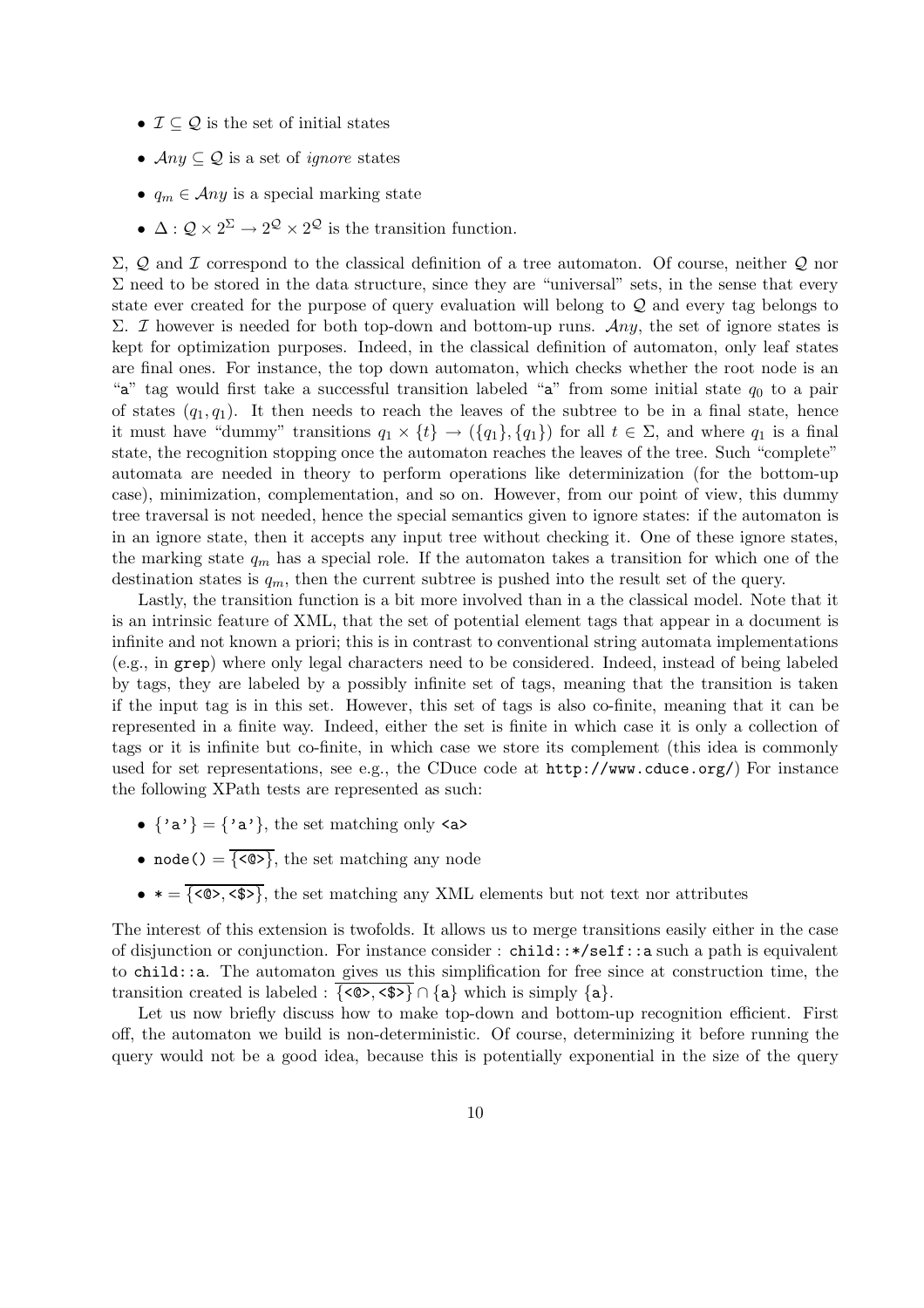and furthermore, it needs a complete automaton. It is also common knowledge that a top-down automaton cannot always be determinized. However, we use top-down recognitions for forward navigational paths, that is paths without predicates. Such paths can always be executed by a deterministic top-down automaton (which intuitively corresponds to the fact that they can be executed in streaming). Instead of completely determinizing the automaton once and for all, we keep a non-deterministic one which we determinize on the fly. Indeed, it is possible to interleave the well-known subset-construction with the recognition one. This works for top-down as well as bottom-up runs. The evaluation function now does not handle states but sets of states.

From a data-structure point of view, we need to manipulate sets of states and sets of tags (on transitions), for which we want fast set operations as well as fast membership, emptiness test, etc. Indeed, states of the automaton are merely identifiers and tags occurring in an XPath query can be hashed and mapped to a unique integer (exactly this is done in our low level interface by means of the  $TagName$  table). An important remark is that the number of states as well as the number of tags is bounded by the size of the query  $Q$  In practice, this number is small enough so that sets of such integers can be efficiently represented as the bits of a machine-size integer (nowadays, the norm is 64 bits which allows queries of up to 64 steps, which seems unlikely for hand written XPath expressions). Thus in practice, all the aforementioned operations can be done in constant time by using binary arithmetic on integers. In our preliminary tests, using immutable balanced binary trees gives better results than using bitvectors of size larger than 64 bits. This is because immutable binary trees allow for much more data-sharing and are memory efficient when the stets are sparse, which often happens in our case.

From an algorithmic point of view there are many optimizations to perform, besides the on-thefly determinization that we already mentioned. The first one, which is a logical extension is  $lazy$ determinization  $[GGM^+04]$ . Suppose we have the two following transitions in the automaton:

$$
q_0, \{a\} \to \{q_1\}, \{q_2\} q_0, * \to \{q_1\}, \{q_3\}.
$$

If the input tree has tag 'a' then both can be taken, hence we compute a set of successors for  $q_0$ , {a} to be  $\{q_1\}$  and  $\{q_2, q_3\}$ . This is the idea behind on-the-fly determinization. Now we further optimize this by using memoization, that is storing the result of this computation, since it will always be the same. In practice, it consists in replacing both transitions with:

$$
q_0, \{a\} \rightarrow \{q_1\}, \{q_2, q_3\} q_0, * \setminus \{a\} \rightarrow \{q_1\}, \{q_3\}
$$

Then, the next time the automaton is in state  $q_0$ , the choice is fully deterministic and computing the successors sets is not needed anymore. This situation happens very often in practice, since the above transitions are the same as the one encoding steps such as  $//a$  or following-sibling::a.

One last optimization, which is documented in [Hos] targets bottom-up runs. Indeed, bottomup runs will usually create bigger sets of successors than top-down runs. The idea is then to perform bottom-up recognition with top-down filtering. When creating the successors sets in a bottom-up run, we filter out the states which cannot be the result of the equivalent top-down run. Such a technique always optimizes the bottom-up recognition and is fully detailed in [Hos]. More involved top-down and bottom-up interleaving based on heuristics or more complex decisions are sketched in Section 4.5.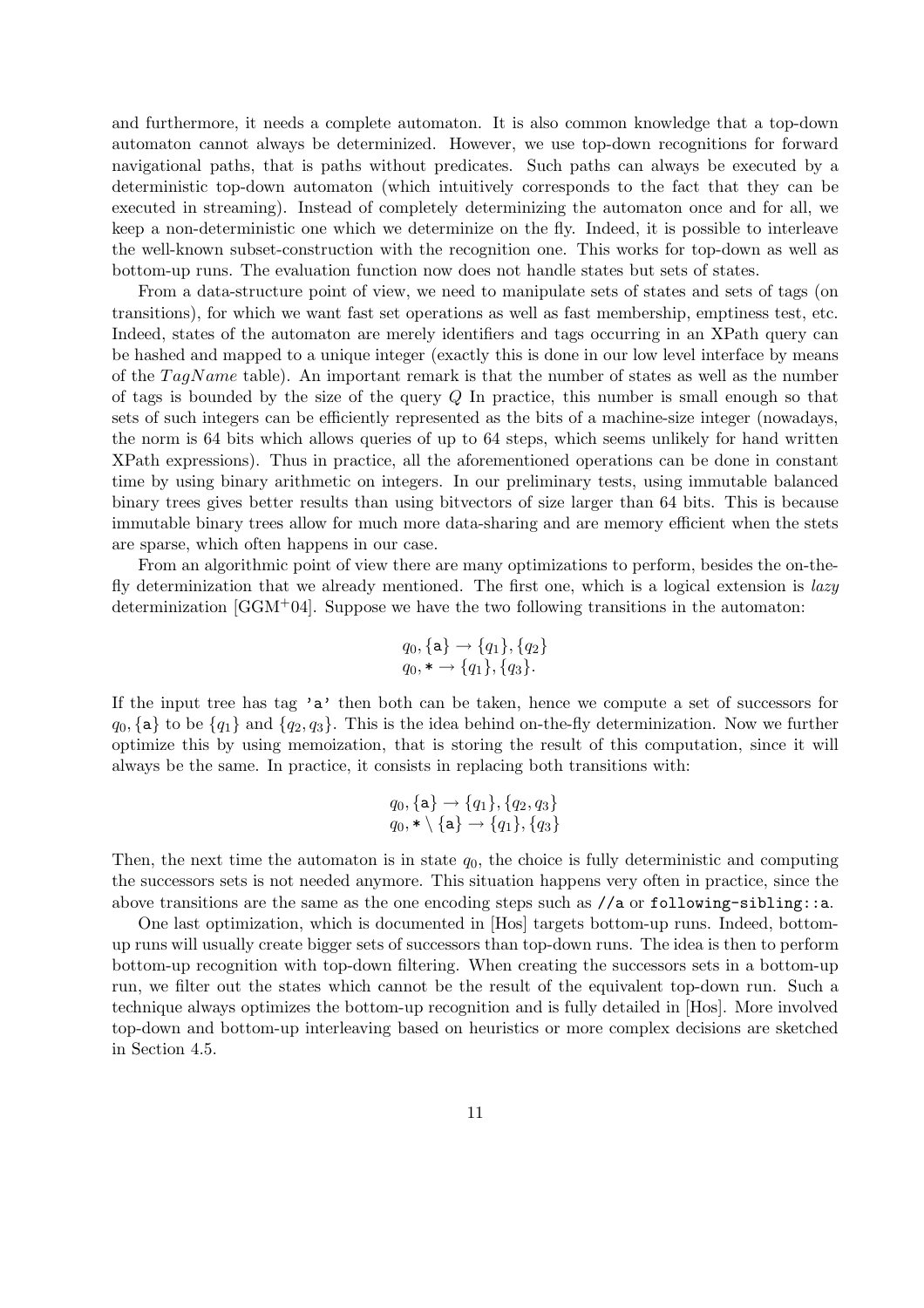#### 4.3 Optimization through Pruning and Partitioning

Consider again the query  $/|a|/b$  of before. Of course, the evaluation can be optimized by applying TaggedDesc $(u, t_b)$  only to top-most independent a-nodes in the document tree, instead of applying it to all a-nodes. Hence, after locating an a-node  $u$  and concatenating its b-descendants to the result set, we skip all following nodes of the iterator TaggedDesc(Root, $t_a$ ) that are descendants of u, using TaggedFoll $(u, t_a)$ .

This type of optimization can be carried out for each path-step that is applied to a set of nodes. For instance, to compute the following-nodes of a set of nodes S, it suffices to select the unique left-most, lowest node of S, or, more precisely, the nodes of S with the lowest post-value. Recall that the following-nodes of a node  $u$  are all nodes to the right of  $u$  in the tree, besides its ancestors and descendants. We can use  $Postorder(x)$  to determine the node in S with minimal post-value.

As a last example, consider computing the ancestors of a set of nodes S. We compute the ancestors only of the lowest independent nodes of S. However, this might still involve some duplicate work, because these nodes may have common ancestors. This can be avoided by starting with the right-most node in S and stopping the ancestor computation as soon a node is reached which has a descendant in S. In this way, the ancestors of S-nodes are partitioned. Using pruning and partitioning, no result node will be computed more than once [GvKT03].

### 4.4 Optimization using Selectivities

The selectivity of a query is the size of its result set, i.e., the selectivity of an XPath query Q is the number of nodes selected by Q. Through the SubtreeTags  $(x, taq)$  operation of Section 2.4 we obtain in time  $O(\log \log t)$  the selectivity of the query //tag, applied to the node x. Consider again the query  $/|a|/b$ , and a tree that has many a-nodes but only few b-nodes. Instead of iterating through (top-most independent) a-nodes and selecting their b-descendants, it will be much more efficient to iterate through (bottom-most independent) b-nodes and select those which have an a-ancestor.

For queries involving data value comparisons (such as  $=$ , contains, and starts-with), it might in general be most efficient to first compute the occurrences of the corresponding text nodes using the operations of Section 2.5, because the number of matches is expected to be relatively small with respect to n. And then to check if those text nodes satisfy the rest of the query. It would be helpful if we had an operation similar to SubtreeTags, but for text search, which determines the number of text nodes that satisfy the search. This is already mentioned in  $\text{Prefix}(s)$ : we can answer count-queries fast. The same probably holds for Equal-queries. Having these count-queries will allow us to make informed decision concerning the evaluation order (i.e., whether to start from the text and then check the tree, or the other way around).

**Qu:** Can we also support count-queries for Contains(s) in time  $O(\log n)$ ? **Answ:** Only for the total number of occurrences, not total number of documents.

For typical XPath queries there are some thumb rules on how to use selectivities  $[MBB<sup>+</sup>06]$ , but a fully fledged query optimizer based on selectivity analysis is out of the scope of this project. The aim here is to keep the XPath fragment small (but practical) so that static (and selectivity based) optimizations can be kept simple. If more powerful fragments of XPath are to be supported, then more optimization techniques will be required, such as query rewriting prior to evaluation (see, e.g., [BKMH06]).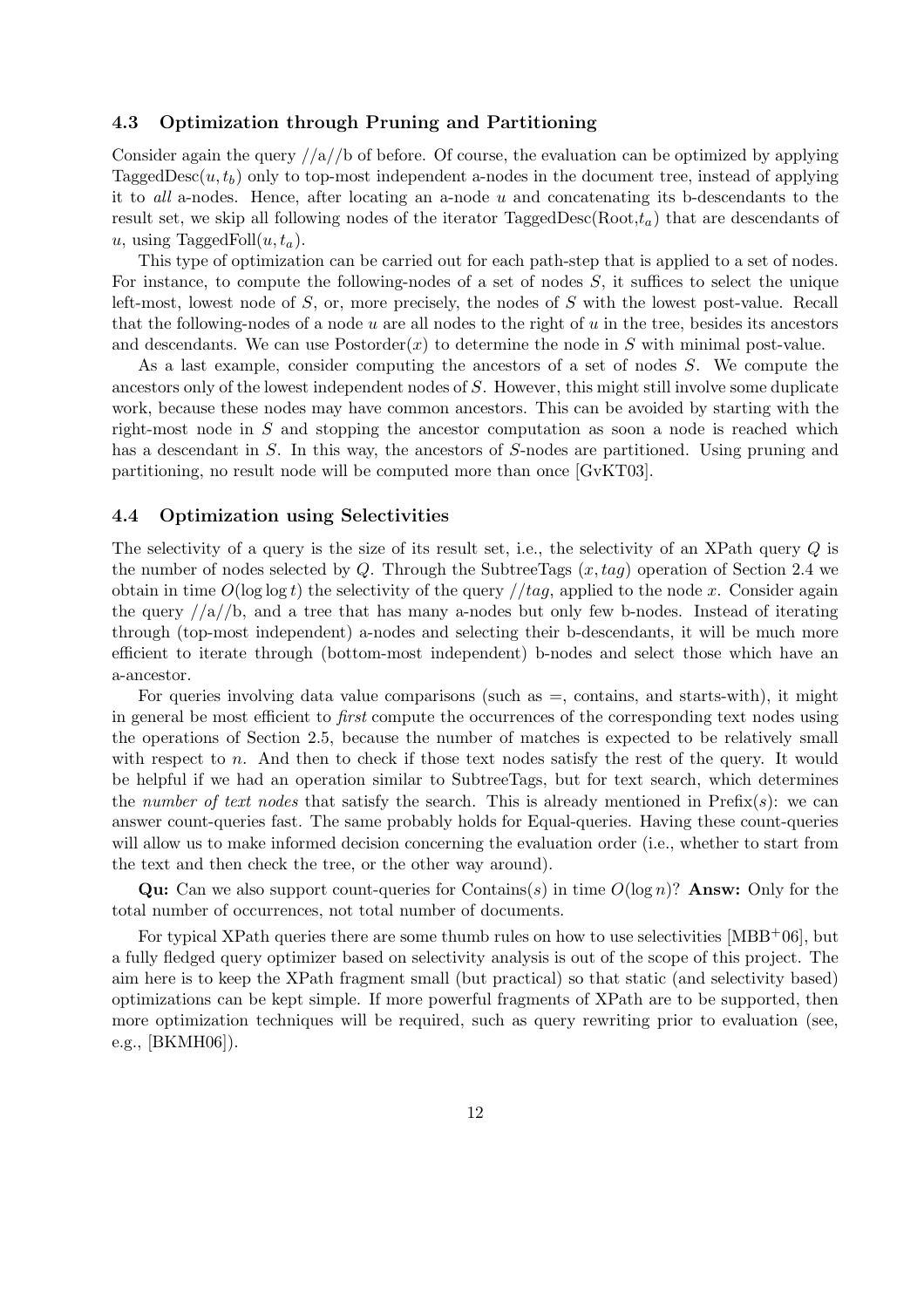#### 4.5 Automata-Based Mixed Evaluation

Our currently proposed evaluator supports both, top-down and bottom-up evaluation. This is done by compiling the query into an intermediate representation of tree automata. Such automata can be executed both bottom-up and top-down. During evaluation, we dynamically use count queries (which typically cost little time to determine whether to proceed top-down or bottom-up, in the current subtree.

### Acknowledgement

We would like to thank Kim Nguyen who is implementing the XPath evaluator for writing the section about tree automata, and for many insightful discussions about the topic.

## 5 XQuery Support

The XQuery subset Q is characterized as follows. Let p and c be a "Core" and a "Core+" XPath expression, respectively. We first define a "Context Core" \$x p XQuery expression and a "Context Core+"  $x c$  XQuery expression as follows: let  $x$  be a binding variable that provides the context nodes of the XPath expression,  $x p$  consists of applying the path expression p to the context nodes given by  $x$ , and  $x$  c consists of applying the path expression c to such context nodes. If no binding variable is given, the above expressions  $x p$  and  $x c$  will be evaluated on the current context (in XQuery the current context may be given by an external variable).

An XQuery expression  $q \in Q$  is: (1) any **concatenation** of Context Core or Context Core+ expressions:  $x p_1, \ldots, x p_n$  or  $x c_1, \ldots, x c_n$ ; (2) given a tag t, an element constructor  $\langle t \rangle$ {q} $\langle t \rangle$ ; (3) a **boolean expression** bq of the kind  $p_1 = p_2$ , with  $p_1, p_2$  being a Context Core or a Context Core+ XPath expression, or any conjunction, disjunction or negation of such boolean expressions. bq can also be a boolean expression that returns the result of testing a value expression with another value expression or a string, as explained in Sect. 4 (thus, of the kind  $p = s$  (equality), contains  $(p, s)$ , starts-with  $(p, s)$  and ends-with  $(p, s)$ . (4) a FLWR expression  $xq$  of the kind:

for 
$$
x
$$
 in  $p_1$ ,  $x_1$  in  $x_2$ , ...,  $x_k$  in  $x_{k-1}$ ,  $p_{k+1}$  where  $bq$  return  $q$ 

where  $p_1, \ldots, p_{k+1}$  are Core or Core+ expressions, that become Context Core or Context Core+ expressions when preceded by a binding variable. A return clause may contain other for-wherereturn queries, nested and/or concatenated and/or grouped inside constructed elements.

```
Q1: FOR $m IN doc("movies.xml")//movie,
     $r IN $m/rating
WHERE \frac{\pi}{\tan \theta} = 'PG'
RETURN \{ (moviesummary)
                \langlemovietitle\rangle$m/title
                \langle/movietitle\rangle
```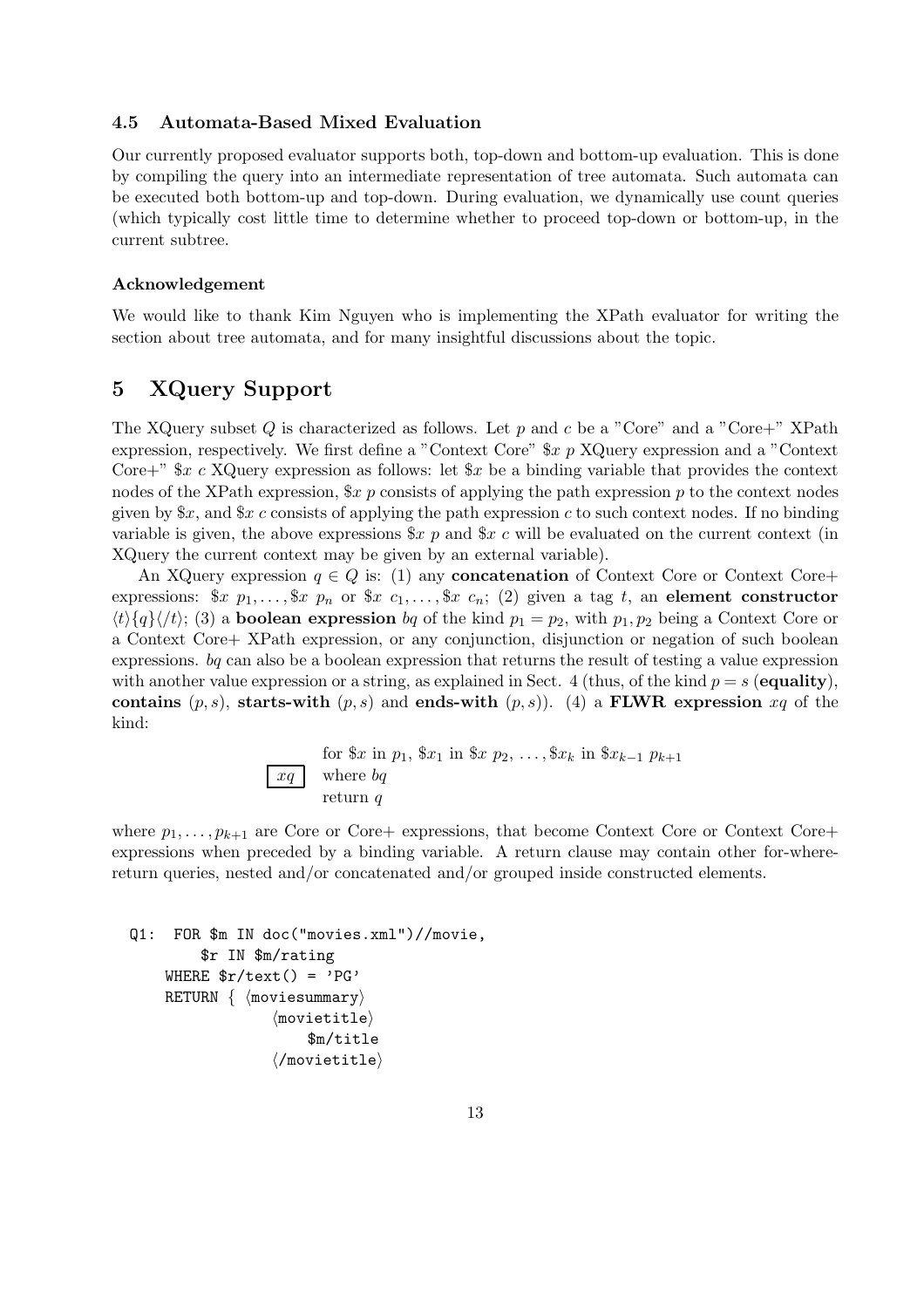$\langle$ /moviesummary $\rangle$ }

In order to evaluate the previous query, we need to build the corresponding parse tree expression. In particular, as we can see, the XQuery query consists of several XPath expressions, connected to each other by binding variables. We need to identify such path expressions and build a **generalized** tree pattern [CJLP03], which describes the parse tree based on its components, i.e. the Core and Core  $\pm$  XPath expressions. Given a query q, we can build for such a query a generalized tree pattern  $GTP$ , which is a tree T with nodes labeled by variables, together with a boolean formula F specifying constraints on the nodes and their properties, including their tags, attributes, and contents. The tree consists of two kinds of edges parent-child (pc) and ancestor-descendant edges. The former are represented as single lines, and the latter are represented as double lines. Moreover, we can have compulsory edges (solid lines) or optional edges (dashed lines), according to which clause the connecting nodes are in. Optional edges are those connecting nodes in a RETURN clause: such nodes are optionally matched, whereas the nodes belonging to the other clauses are mandatory matched. Nodes belonging to the same FLWR expression are also labeled with a group number. We assume that this number is 0 for FOR/WHERE clauses, 1 for LET clauses and 2 for RETURN clauses. The group number is useful to represent nested subqueries and nested tree patterns. For instance, the generalized tree pattern for the above query is represented in Figure 1.



Figure 1: Example with GTPs for Query Q1.

If we take the previous query and expand it to a nested XQuery query, the resulting GTPs are represented in Figure 2.

```
Q2: FOR $m IN doc("movies.xml")//movie,
     $r IN $m/rating
WHERE \frac{\pi}{\tan \theta} = 'PG'
RETURN \{ (moviesummary)
                \langlemovietitle\rangle$m/title
                 \langle/movietitle\rangle\langlemovieyear\rangle$m/year
```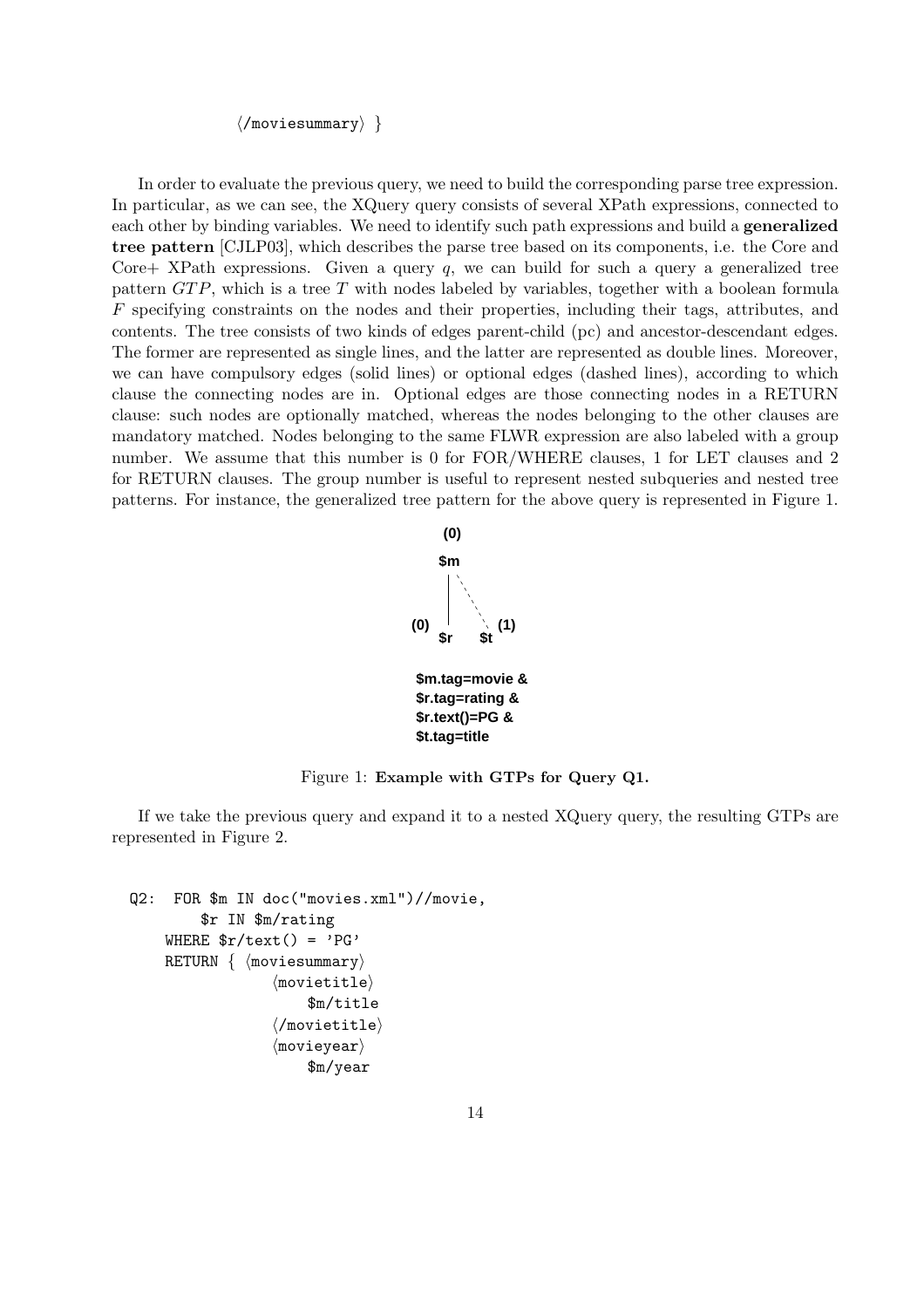

Figure 2: Example with GTPs for Query Q2.

# 6 XQuery Add-Ons

Given our fast primitives for text searching, that have logarithmic cost in practice, it is possible to evaluate string range queries and handle XQuery boolean functions of the kind compare  $(s_1, s_2)$ . Compare would use the LessThan (s) and Equal (s) primitives. This would let us answer string range queries in the compressed domain, as in our previous work [ABMP07], but much faster.

Qu: Another suitable extension that we may think of is XQuery full-text, which would probably come for free thanks to our text searching primitives. Examples of such queries are those with boolean predicate **ft:**contains (s) with filters of the kind  $//$ movie/subtitle. ftcontains "Toot\*" ftand "Remake" ordered distance at most 2 words at start], meaning that we want to retrieve all movies with subtitle containing 'Tootsie' and 'Remake' within at most 2 words distance.

### References

[ABMP07] A. Arion, A. Bonifati, I. Manolescu, and A. Pugliese. Xquec: A query-conscious compressed xml database. ACM Trans. Internet Tech., 7(2):1–35, 2007.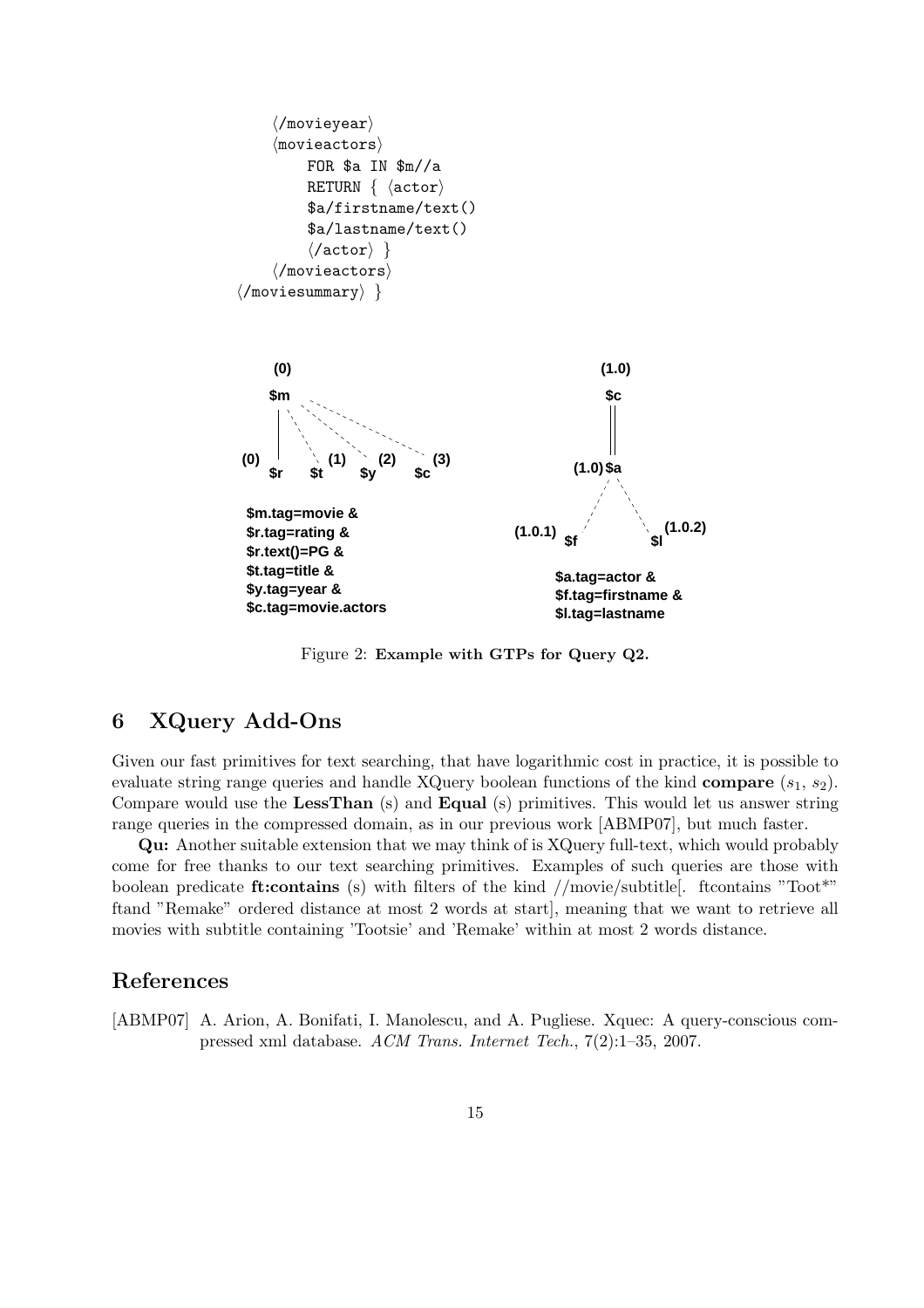- [BKMH06] M. Brantner, C. Kanne, G. Moerkotte, and S. Helmer. Algebraic optimization of nested XPath expressions. In ICDE, page 128, 2006.
- [BW94] M. Burrows and D. J. Wheeler. A block-sorting lossless data compression algorithm. Technical Report 124, Digital Equipment Corporation, 1994.
- $[CDG<sup>+</sup>07]$  H. Comon, M. Dauchet, R. Gilleron, F. Jacquemard, C. Löding, D. Lugiez, S. Tison, and M. Tommasi. Tree automata techniques and applications. Available on: http://www.grappa.univ-lille3.fr/tata, 2007.
- [CJLP03] Z. Chen, H.V. Jagadish, L.V.S. Lakshmanan, and S. Paparizos. From Tree Patterns to Generalized Tree Patterns: On Efficient Evaluation of XQuery. In VLDB, pages 237–248, 2003.
- [FM05] P. Ferragina and G. Manzini. Indexing compressed text. *Journal of the ACM*, 54(4):552– 581, 2005.
- [GGM+04] T. J. Green, A. Gupta, G. Miklau, M. Onizuka, and D. Suciu. Processing xml streams with deterministic automata and stream indexes. ACM Trans. Database Syst., 29:752– 788, 2004.
- [GGV03] R. Grossi, A. Gupta, and J. S. Vitter. High-order entropy-compressed text indexes. In Proc. SODA, pages 841–850. SIAM, 2003.
- [GKP05] G. Gottlob, C. Koch, and R. Pichler. Efficient algorithms for processing XPath queries. ACM Trans. Database Syst., 30:444–491, 2005.
- [GMR06] A. Golynski, I. Munro, and S. Rao. Rank/select operations on large alphabets: a tool for text indexing. In Proc. 17th Annual ACM-SIAM Symposium on Discrete Algorithms (SODA), pages 368–373, 2006.
- [GvKT03] T. Grust, M. van Keulen, and J. Teubner. Staircase join: Teach a relational dbms to watch its (axis) steps. In VLDB, pages 524–525, 2003.
- [Hos] H. Hosoya. Foundations of XML processing. In preperation, see http://arbre.is.s.utokyo.ac.jp/ hahosoya/xmlbook/.
- [Man01] G. Manzini. An analysis of the Burrows-Wheeler transform. *Journal of the ACM*, 48(3):407–430, 2001.
- $[MBB<sup>+</sup>06]$  N. May, M. Brantner, A. Böhm, C. Kanne, and G. Moerkotte. Index vs. navigation in XPath evaluation. In XSym, pages 16–30, 2006.
- [MR97] I. Munro and V. Raman. Succinct representation of balanced parentheses, static trees and planar graphs. In Proc. 38th IEEE Symposium on Foundations of Computer Science (FOCS), pages 118–126, 1997.
- [NM07] G. Navarro and V. Mäkinen. Compressed full-text indexes. ACM Computing Surveys, 39(1):article 2, 2007.